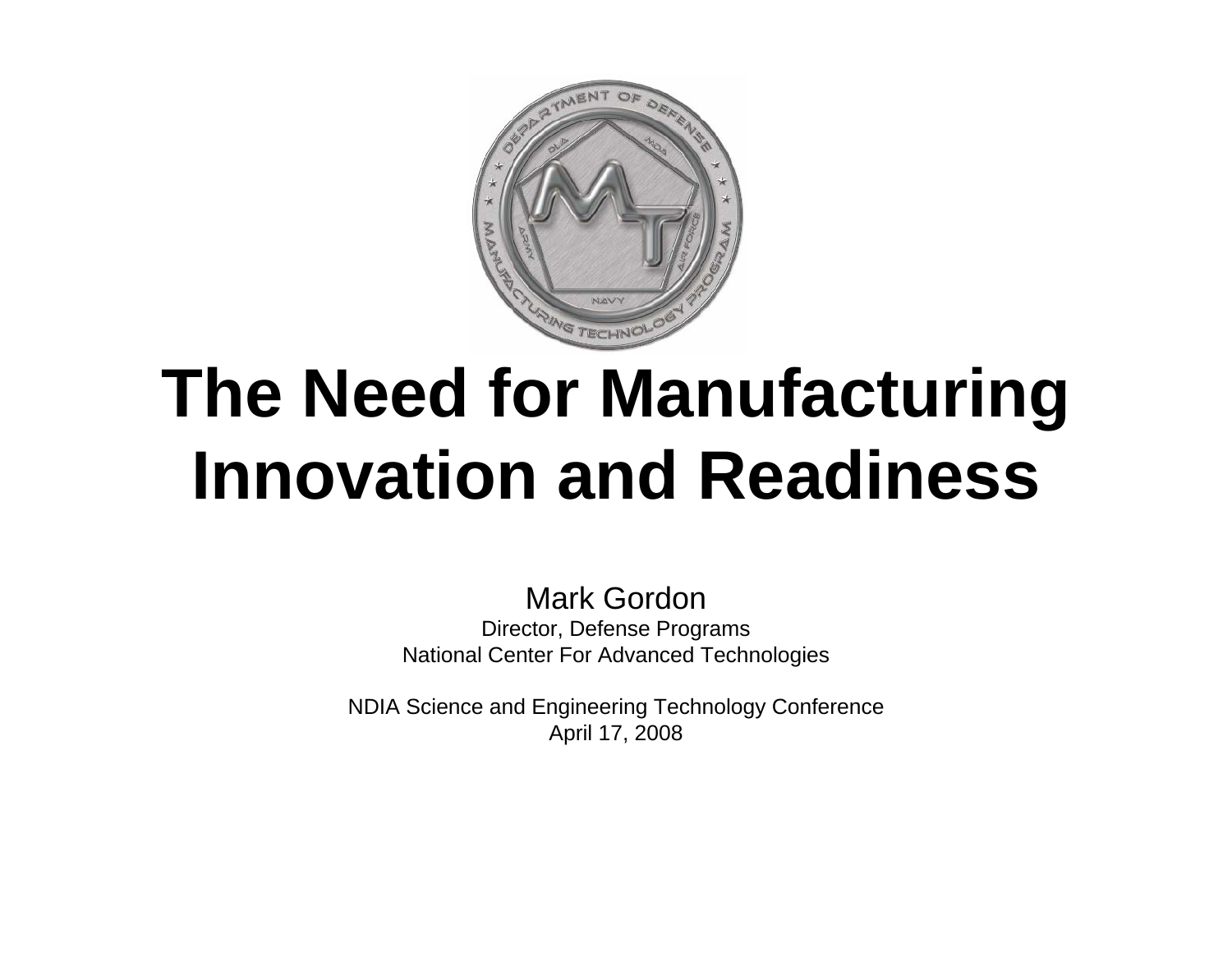

# Topics

- •Why Manufacturing is Key to Technology Transition
- •The DoD Manufacturing Technology Program
- $\bullet$  Current ManTech Priorities
	- Manufacturing Science and Technology
	- Manufacturing Readiness Levels
- •MRL Implementation & Policy
- •Questions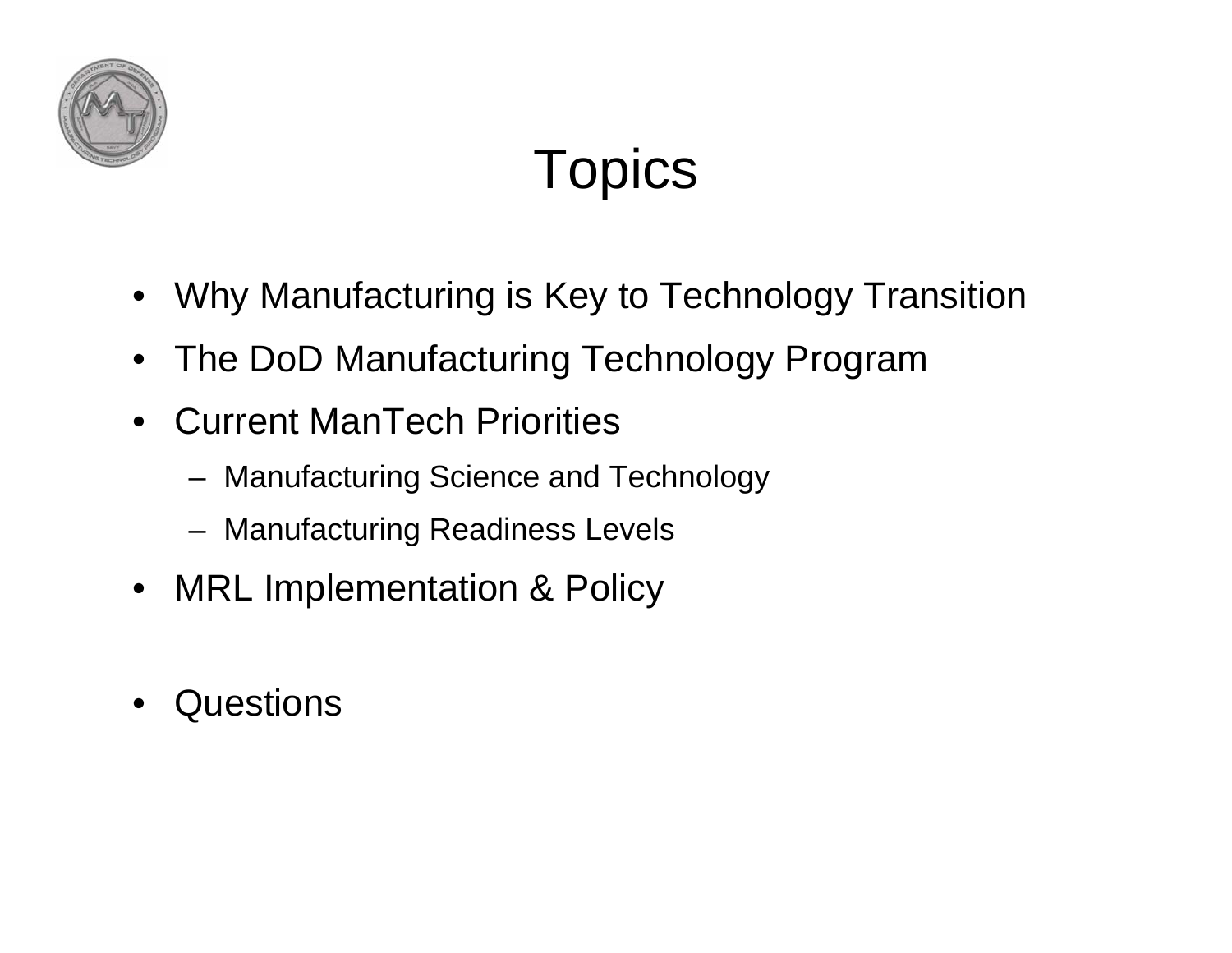

### Why Consider Manufacturing In Transition?

#### **The ability to manufacture a component:**

- –Is not subservient to technology development cycle, but central to it.
- –Determines a large percentage of the total cost and schedule.
- – Can in itself bring about innovative technologies (MEMS, LAM, Flexible Displays, Complex Dimensional Composites, CMCs)
- • **The capability to produce a technology/material is often not seen as part of technology transition or innovation, and may be ignored by the Science and Technology community.**
	- However, it is a core focus in highly competitive commercial markets (Aerospace, Automotive, IT, & Transportation.)
	- System engineering models require the maturation of technology along with the ability to manufacture, support, and test.
- • **In Defense, practice is often to demonstrate the performance of complex systems, then change the design late in development for production / support.**
	- **Customer priorities requirements.**
	- Contracting structure allows cost increases.

The foundation of affordable transition is the access for program manager to technology with demonstrated levels of performance, producibility and support. These attributes allow for effective design trades with knowledge about cost.

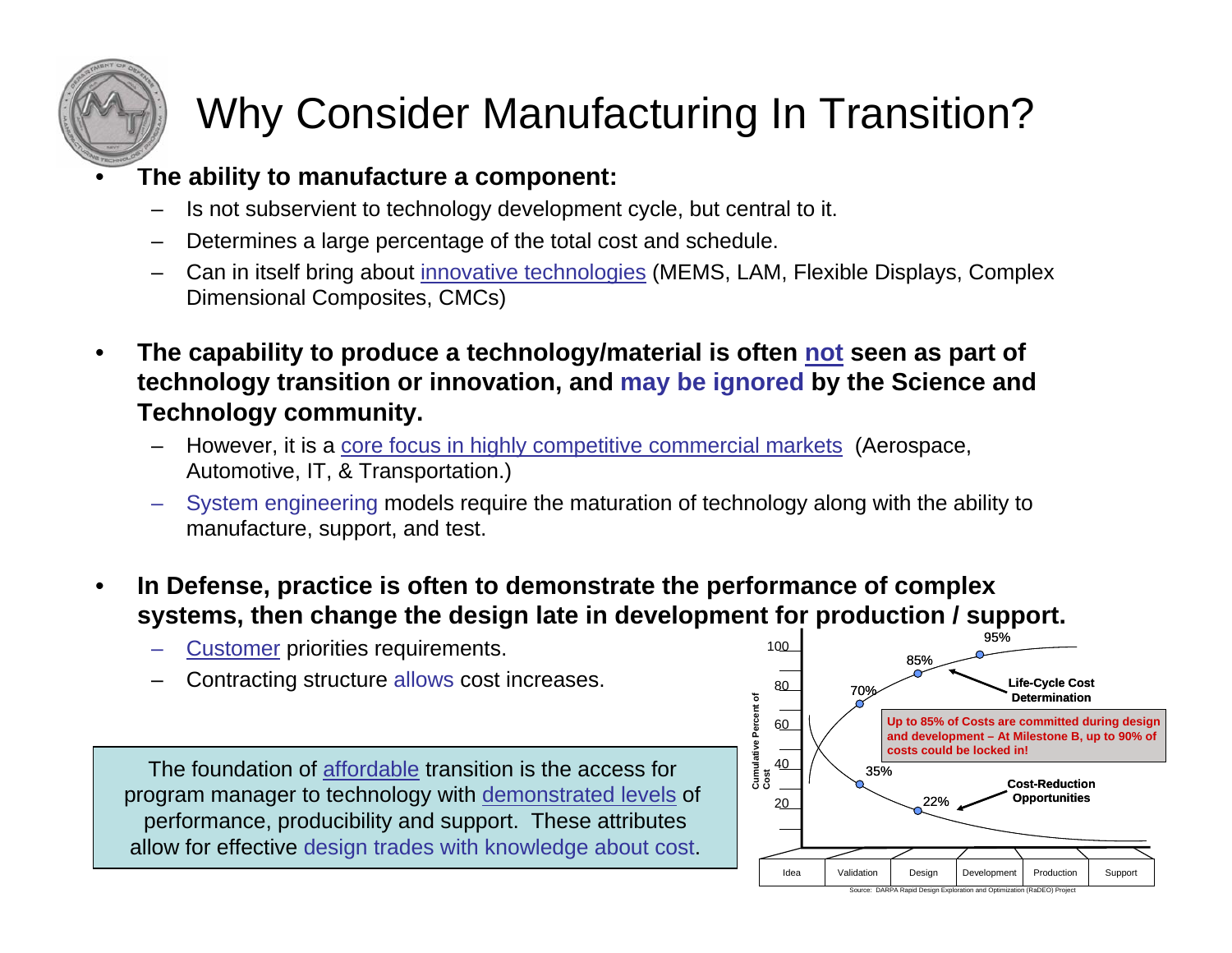

## GAO: Knowledge Based Acquisition

• During GAO assessments of Acquisition Programs, a disturbing trend of growing cost and schedule overruns led to a conclusion that poorly performing DoD programs did not possess the knowledge required to achieve a successful design at key points during development.

#### •**\$135B in Cost Growth (2004 \$135B in Cost Growth (2004-2007)**

- • They determined best practices in successful DoD and commercial development and defined three Knowledge Points:
	- –**Knowledge point 1: Resources and needs match [Best practice: MS B]**
	- **Knowledge point 2: Product design is stable [Best practice: CDR]**
	- **Knowledge point 3: Production processes are mature [Best Practice: MS C]**
- • In multiple assessments (2000-2008) of the DoD acquisition portfolio, there was found to be was a strong correlation between delayed knowledge points and poor performance.
- • In typical defense program practices, these knowledge points were achieved significantly later in the development process, meaning that system design changes continued far into integration and production.
- • Reversing this practices resulted in a strong policy requiring Technology Readiness at MS B, Configuration Control Boards and increasing use of Prototypes in competition.



Figure 6: Best Practices Compared to DOD Practices for Programs in 2008

Source: GAO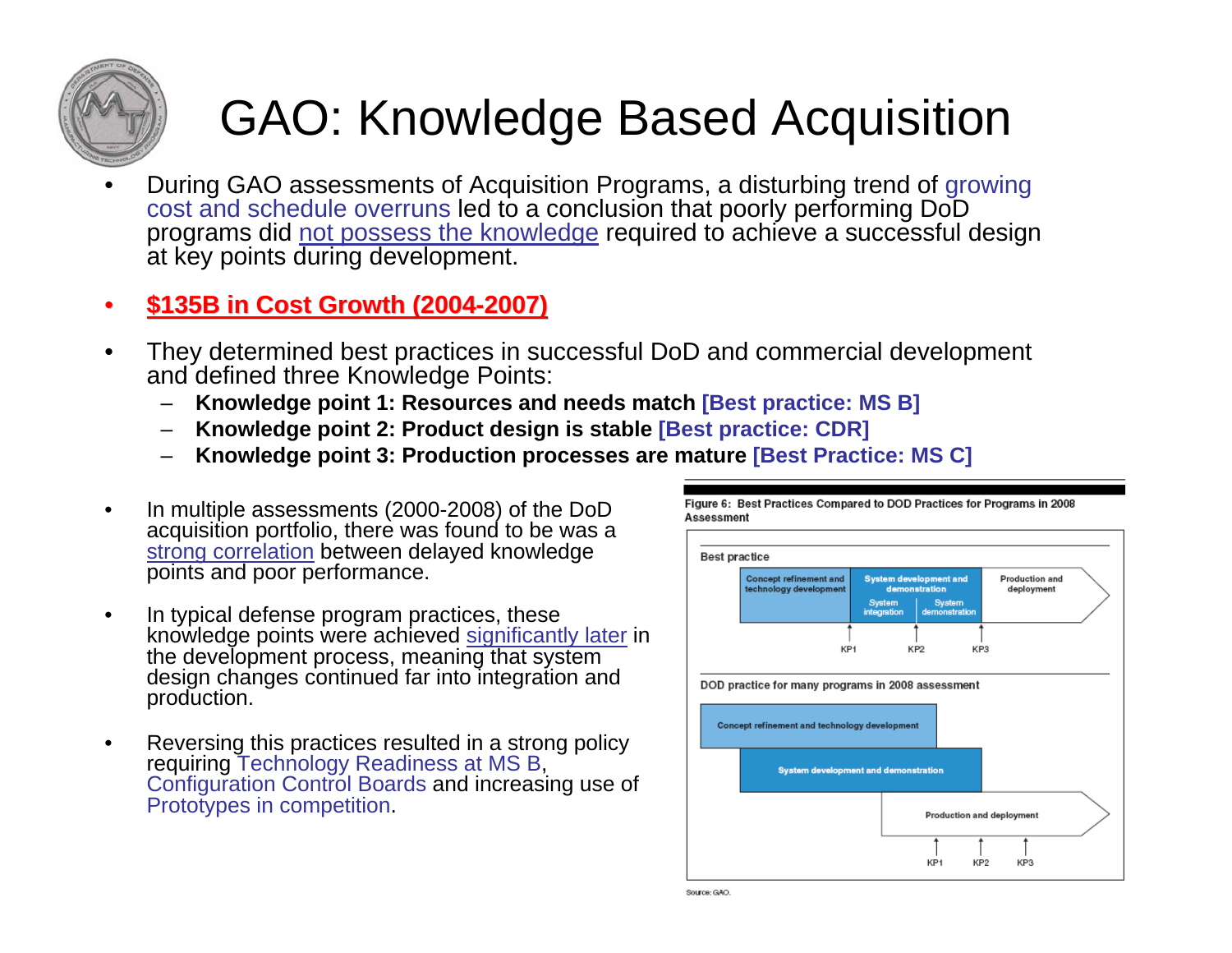

### Finding: Most Programs Proceed With Low Levels of Knowledge Resulting in Cost/Schedule Increases

In a recent annual review of DoD programs (n=62), GAO found:

- • Only 16% of programs achieved mature technology at MS B.
	- – programs that demonstrated mature technologies averaged 2.6% cost growth and a 1 month schedule delay
	- programs that did not have mature technologies averaged 32% cost growth and a 20 month schedule delay
- • At critical design review:
	- 44% of programs achieved technology maturity
	- 27% of programs demonstrated design stability (90% drawings releasable)
- • At MS C, the start of Production:
	- Only 67% of programs achieved technology maturity
	- 33% of programs had still not achieved design stability
	- 10% of programs were collecting data on process control. (0% in control)
	- 47% reported they have already conducted or planned to conduct a developmental test of a production representative article (i.e., prototype)

*Defense Acquisitions: Assessments of Selected Major Weapon Programs.* GAO-07-406. Washington, DC.: March 2007.

| <b>Based on</b>                                 | <b>Technology Status at</b><br><b>Beginning of Development</b> |                 |  |
|-------------------------------------------------|----------------------------------------------------------------|-----------------|--|
| 62 programs                                     | <b>Mature</b>                                                  | <b>Immature</b> |  |
| <b>RDT&amp;E</b><br><b>Cost Increase</b>        | 2.6%                                                           | 32.3%           |  |
| <b>Acquisition Unit</b><br><b>Cost Increase</b> | $< 1\%$                                                        | $>30\%$         |  |
| Average<br><b>Schedule Delay</b>                | 1 month                                                        | 20 months       |  |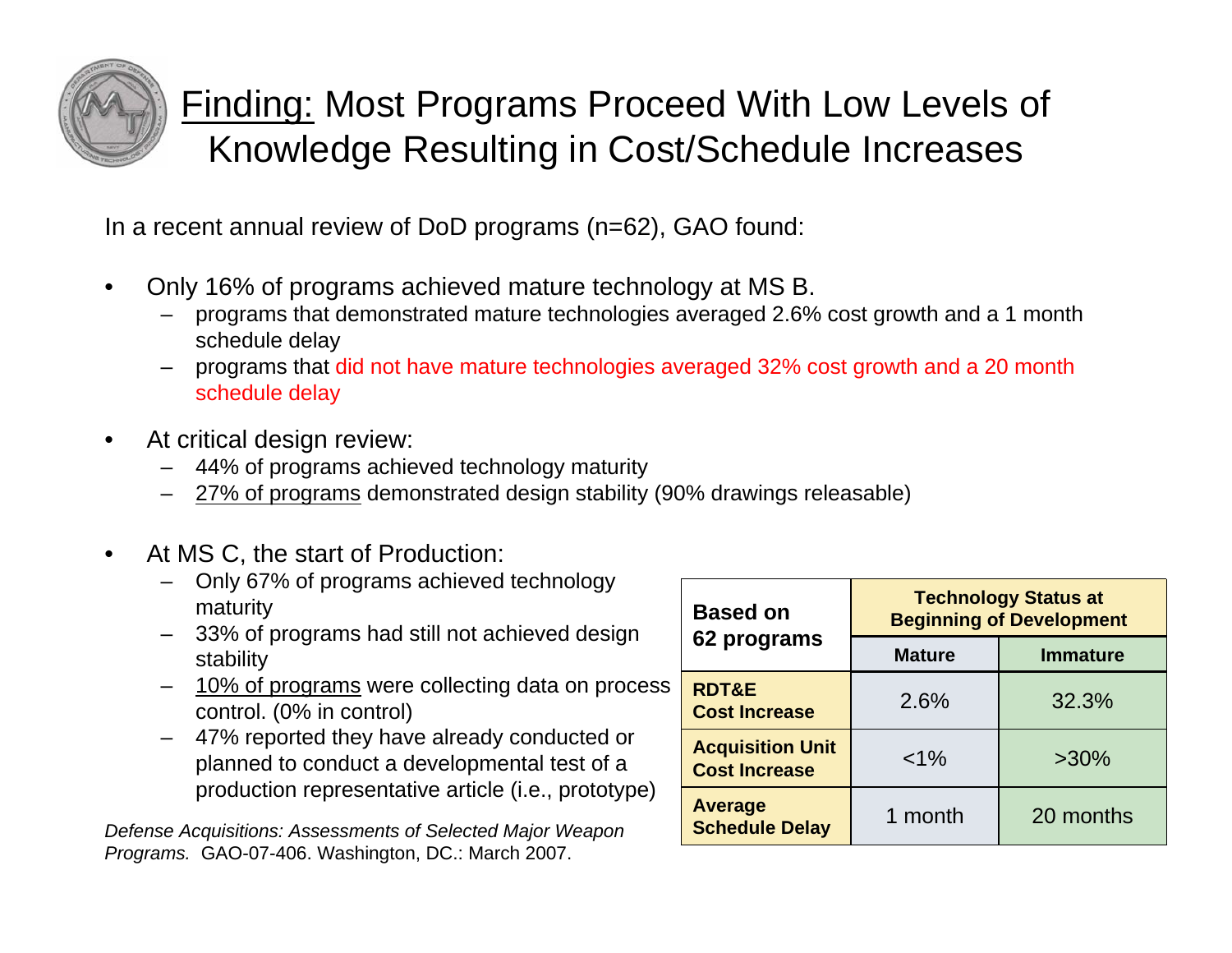

## **The DoD Manufacturing Technology Program**

- •ManTech is critical for moving disruptive technologies into disruptive capabilities
- • If you can't build it, build it affordably, reliably, and in a timely manner, you don't have IT.
- To have true capability, must be able to move beyond the prototype "One-Off"
	- Operates Under Title 10 (Section 2521)
		- Manufacturing process investments that provide product performance, operational, & affordability improvements
	- All About Affordable & Timely Equipping of the Warfighter
		- Defense essential needs <u>beyond normal risk</u> / interest of industry
		- <u>Pervasive needs</u> across systems, platforms, or components
	- Transition of Validated Technology
		- Scale-up of processes for S&T, ATDs, IR&D, & ACTD products
		- Focus: <u>Manufacturing process</u> investments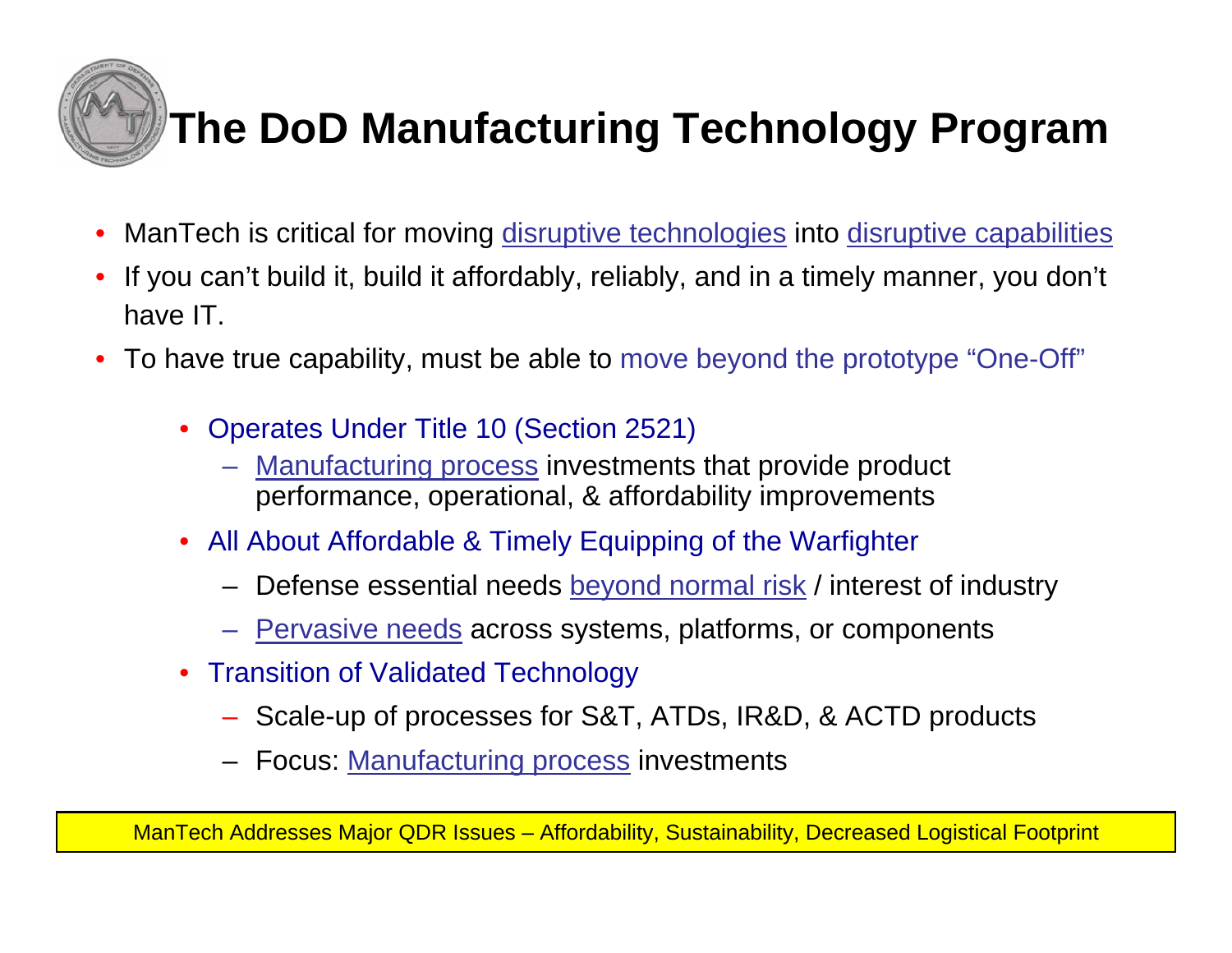

### **Joint Defense ManTech Panel - (JDMTP)**



### *Focus – Joint Collaboration*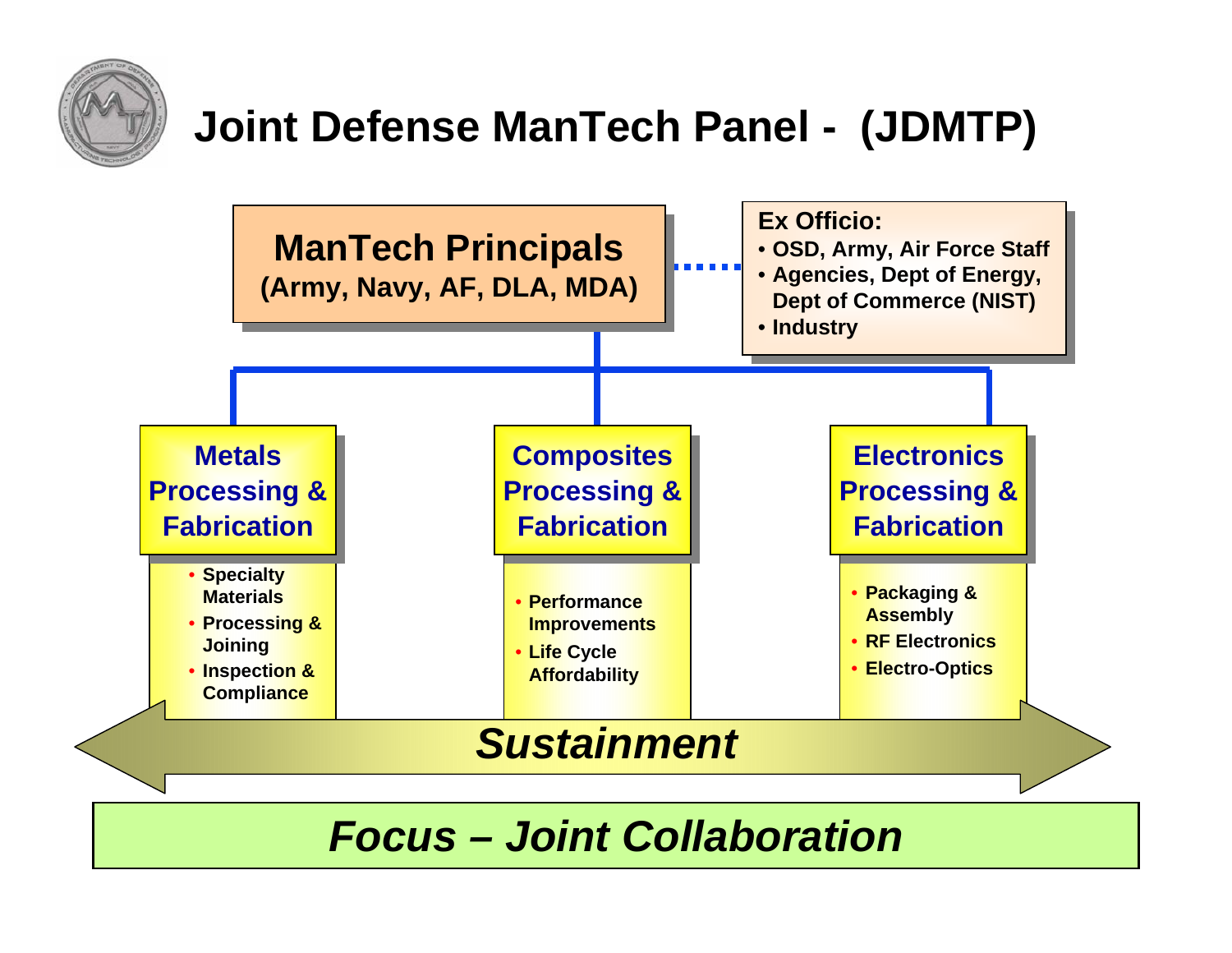

### Manufacturing Technology Program Examples



**Solved #1 B-2 Mission Capable MX Issue New capability will have the greatest impact on B-2 Fleet Availability**

**Developed new LO Magnetic Radar Absorbing Material (MagRAM) for B-2, reduced mx downtime for LO materials from 36 hrs to 7 hrs.**



**Created force multiplier for battle tanks**

- **- Improved Accuracy through Cannon Tube Reshaping**
- **- 20 fold tighter tolerance; 65% reduction of shot group dispersion;**
- **- Resulted in greatest increase in "loss exchange ratio" in 20-plus years**

### *Warfighter Relevance*



**Solved #1 C-17 MX Issue –Structural Damage to Doors on undeveloped runways**

**AF – ManTech developed new stitched resin infusion process to prevent delamination.** 





#### Met Tank Tread Demand Surge for OIF

- Vital Track component experienced accelerated failures
- Advanced casting tooling method enabled industry to meet surge and demand



**Developed New Capability - New Marine Composite-to-Steel Joining Capability - Reduces Logistics Footprint and enables DD(X) to meet Program Requirements** 

**New Adhesive Joint replaces 5120 bolts that failed to meet technical req'ts of DD(X)**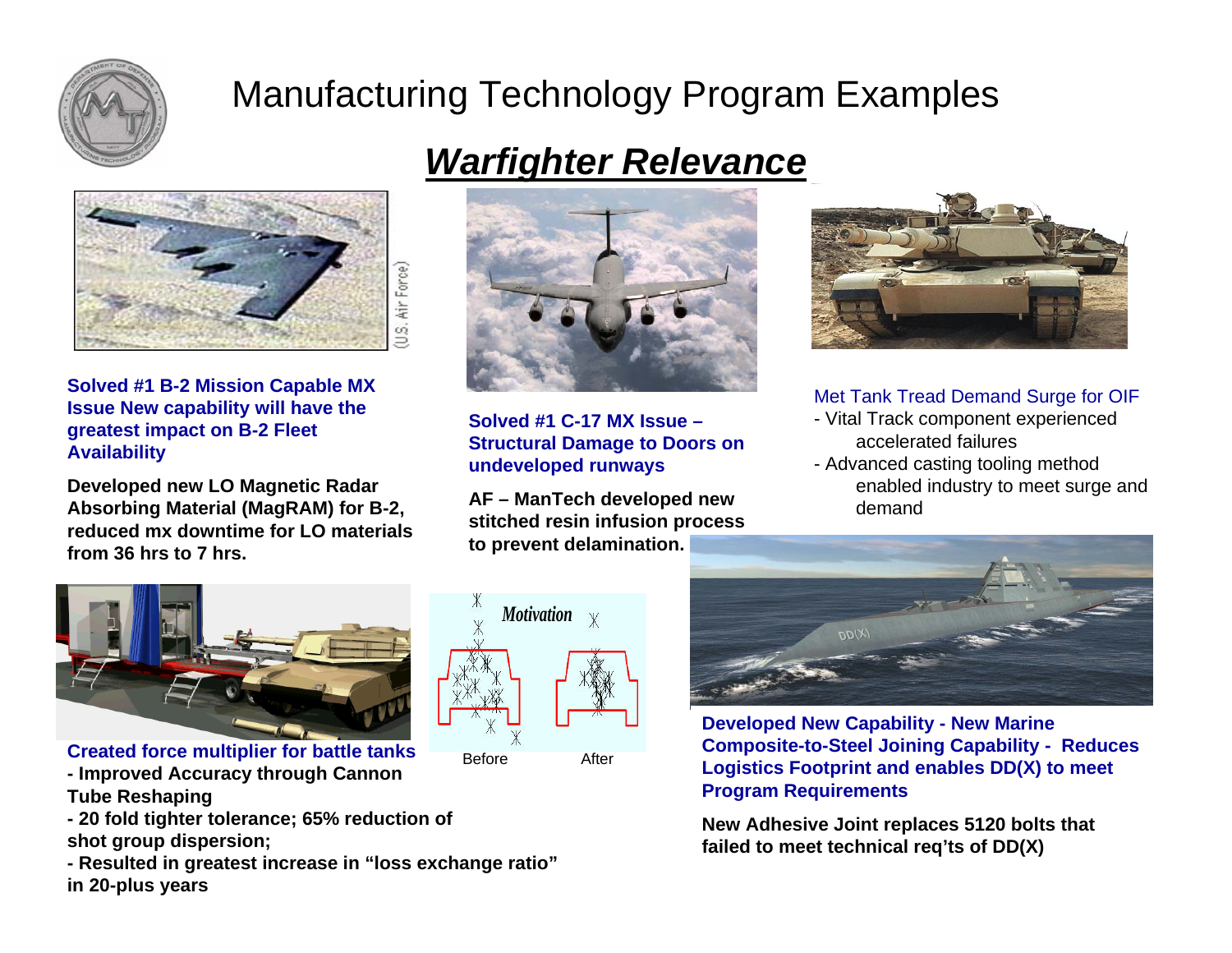

### **Manufacturing Technology Program Top Priorities**

- OSD Manufacturing S&T Program
- SBIR- Manufacturing
- $\bullet$ MRL/MRA Implementation
- $\bullet$ Strategic Planning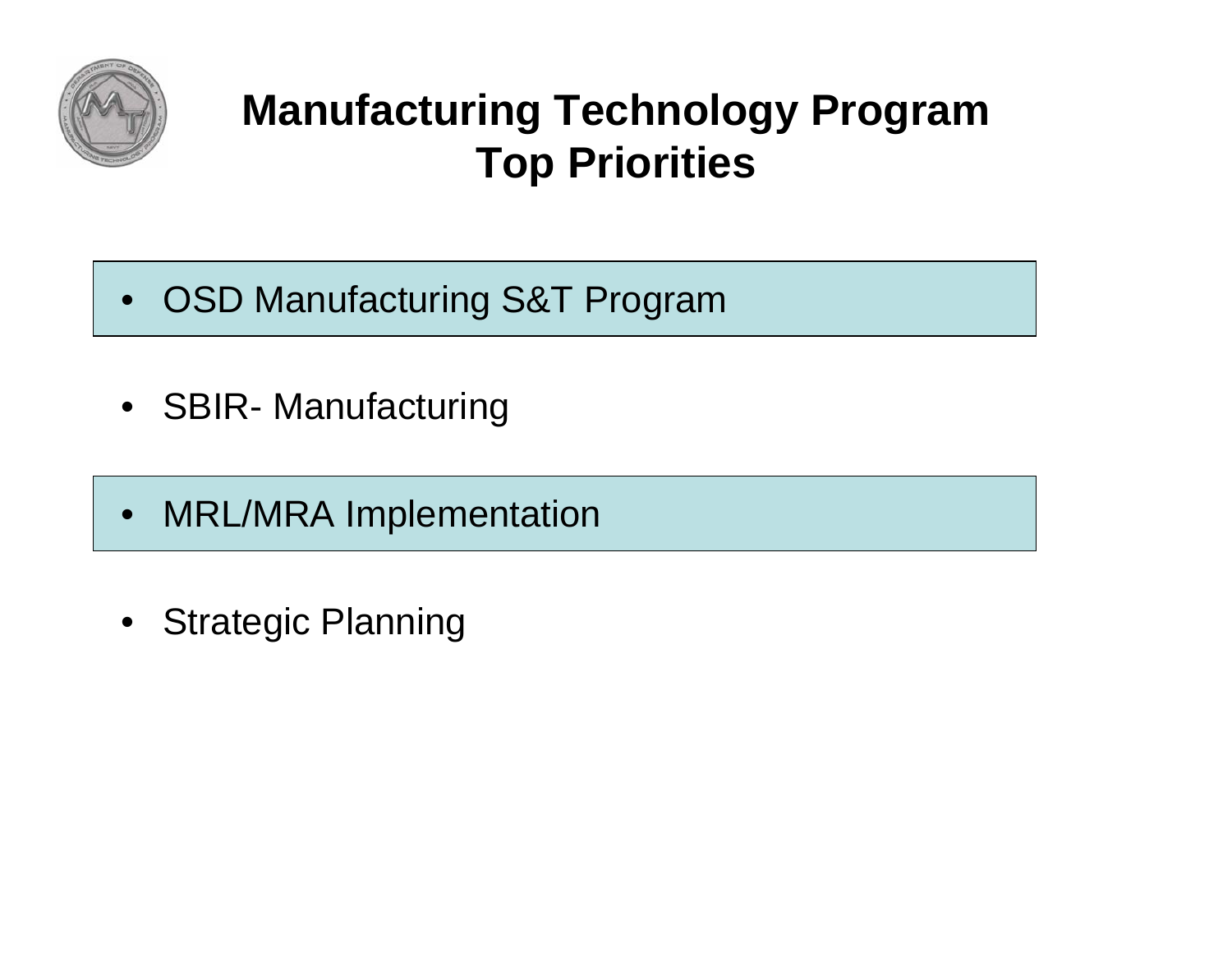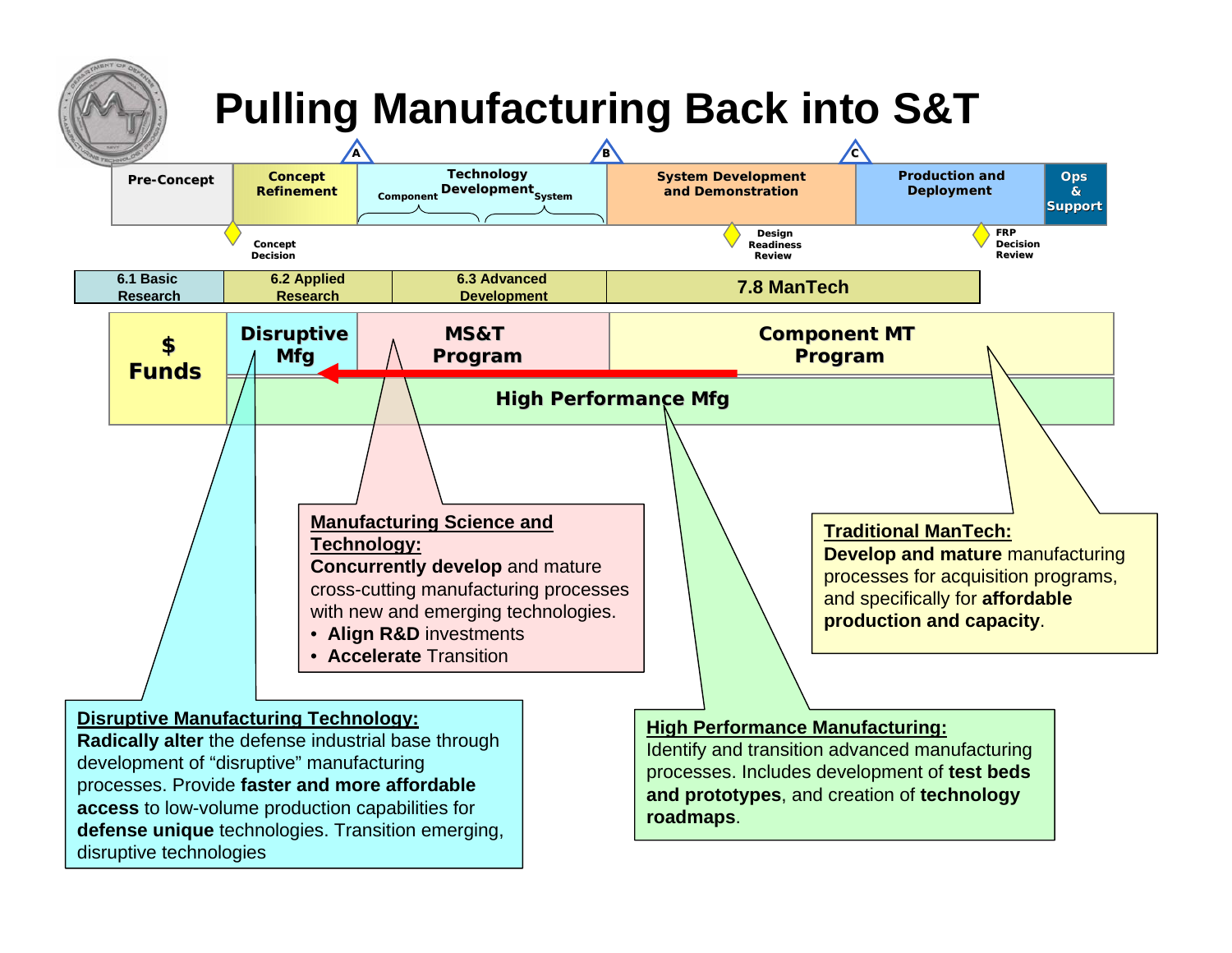

### MRL: Background

- •*Immature technology and unstable manufacturing processes are major acquisition drivers*
- • *Manufacturing Readiness Levels (MRL) Developed*
	- In collaboration with industry
	- Common Standard and framework for identifying, communicating, and managing manufacturing risks
	- Reconciled with TRLs
- *Policy Required*
	- Establish and promote manufacturing risk management as basic principal of technology development and acquisition programs
	- Plan and budget for incorporating manufacturing readiness to support successful transition
	- Establish DoD standard for manufacturing readiness at key milestones
		- Milestone A MRL4
		- Milestone B MRL 6
		- Milestone C MRL 8
		- FRP Decision MRL 9
	- Support the development and maintenance of necessary knowledge and skills within the DoD workforce to support this best practice already used by key U.S. defense industries
	- Provide guidance for the new DoD standard
- •*MRL Process Owner: DDR&E*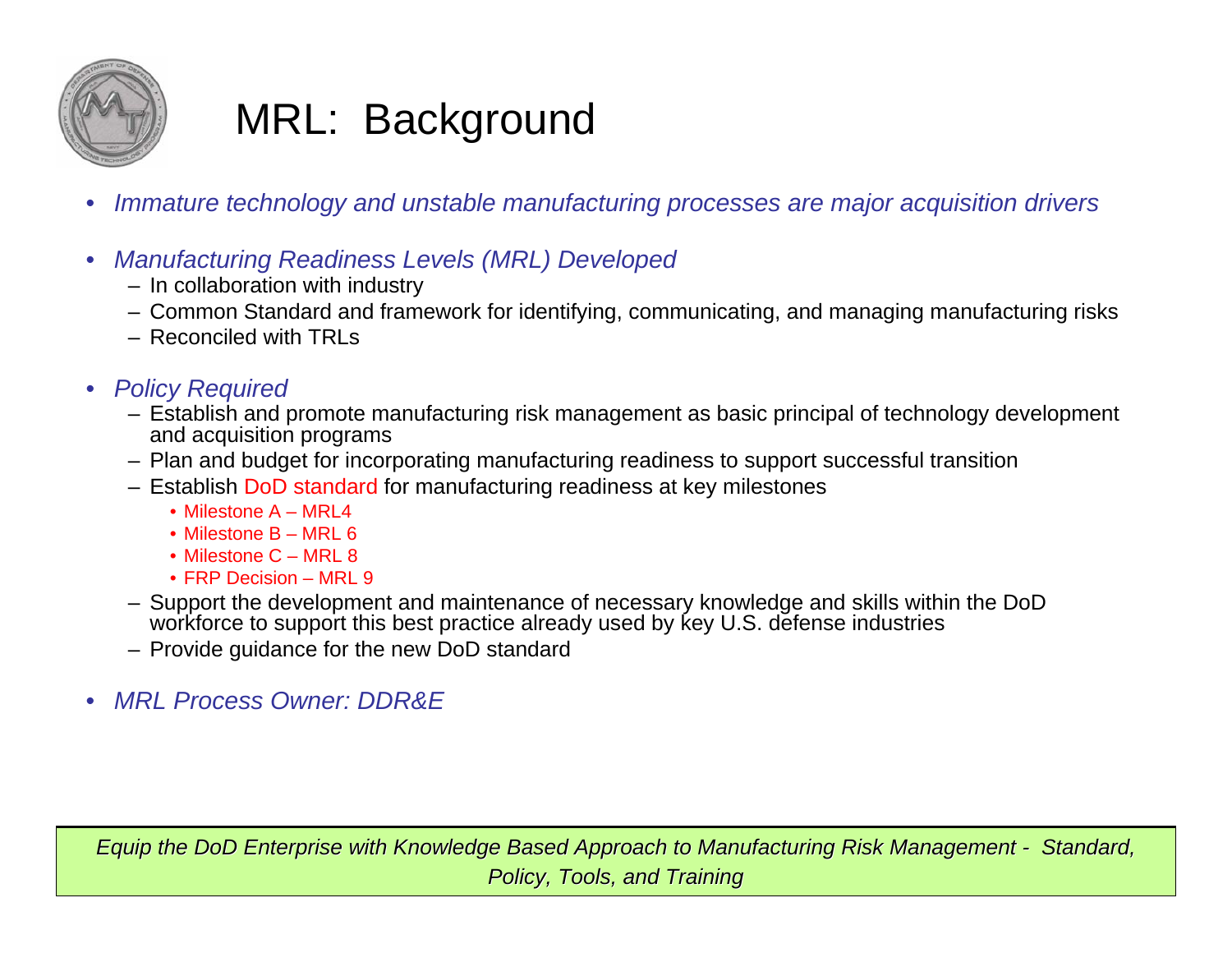## MRL Definitions & Descriptions

| <b>MRL</b>     | <b>MRL</b>                                                                                             | <b>Definition</b>                                                                              | <b>Description</b>                                                                                                                                                                                                                                                                                                                                                                                                                                                                                                                                                                                                                |                                                |  |  |
|----------------|--------------------------------------------------------------------------------------------------------|------------------------------------------------------------------------------------------------|-----------------------------------------------------------------------------------------------------------------------------------------------------------------------------------------------------------------------------------------------------------------------------------------------------------------------------------------------------------------------------------------------------------------------------------------------------------------------------------------------------------------------------------------------------------------------------------------------------------------------------------|------------------------------------------------|--|--|
|                |                                                                                                        | <b>Manufacturing Feasibility Assessed</b>                                                      |                                                                                                                                                                                                                                                                                                                                                                                                                                                                                                                                                                                                                                   |                                                |  |  |
| $\overline{2}$ | <b>Manufacturing Concepts Defined</b>                                                                  |                                                                                                |                                                                                                                                                                                                                                                                                                                                                                                                                                                                                                                                                                                                                                   |                                                |  |  |
| 3              | <b>Manufacturing Concepts Developed</b>                                                                |                                                                                                |                                                                                                                                                                                                                                                                                                                                                                                                                                                                                                                                                                                                                                   |                                                |  |  |
| 4              |                                                                                                        | Capability to produce the technology in a laboratory environment.                              |                                                                                                                                                                                                                                                                                                                                                                                                                                                                                                                                                                                                                                   |                                                |  |  |
| 5              | Capability to produce prototype components in a production relevant<br>environment.                    |                                                                                                |                                                                                                                                                                                                                                                                                                                                                                                                                                                                                                                                                                                                                                   |                                                |  |  |
| 6              |                                                                                                        | Capability to produce a prototype system or subsystem in a production<br>relevant environment. |                                                                                                                                                                                                                                                                                                                                                                                                                                                                                                                                                                                                                                   |                                                |  |  |
| 7              | Capability to produce systems, subsystems or components in a<br>production representative environment. |                                                                                                |                                                                                                                                                                                                                                                                                                                                                                                                                                                                                                                                                                                                                                   |                                                |  |  |
| 8              |                                                                                                        | Pilot line capability demonstrated. Ready to begin low rate production.                        |                                                                                                                                                                                                                                                                                                                                                                                                                                                                                                                                                                                                                                   |                                                |  |  |
| 9              |                                                                                                        | Low Rate Production demonstrated. Capability in place to begin Full<br><b>Rate Production.</b> |                                                                                                                                                                                                                                                                                                                                                                                                                                                                                                                                                                                                                                   |                                                |  |  |
| 10             |                                                                                                        | Full Rate Production demonstrated and lean production practices in<br>place.                   |                                                                                                                                                                                                                                                                                                                                                                                                                                                                                                                                                                                                                                   |                                                |  |  |
|                |                                                                                                        | Production.                                                                                    | monitoring ongoing. LRIP cost goals met, learning curve validated. Actual cost model developed for FRP environment, with<br>impact of Continuous improvement.                                                                                                                                                                                                                                                                                                                                                                                                                                                                     | Production (FRP)<br>decision                   |  |  |
|                | 10                                                                                                     | <b>Full Rate Production</b><br>demonstrated and lean<br>production practices in<br>place.      | This is the highest level of production readiness. Engineering/design changes are few and generally limited to quality and<br>cost improvements. System, components or items are in rate production and meet all engineering, performance, quality and<br>reliability requirements. All materials, manufacturing processes and procedures, inspection and test equipment are in<br>production and controlled to six-sigma or some other appropriate quality level. FRP unit cost meets goal, funding sufficient for<br>production at required rates. Lean practices well established and continuous process improvements ongoing. | <b>Full Rate</b><br>Production/<br>Sustainment |  |  |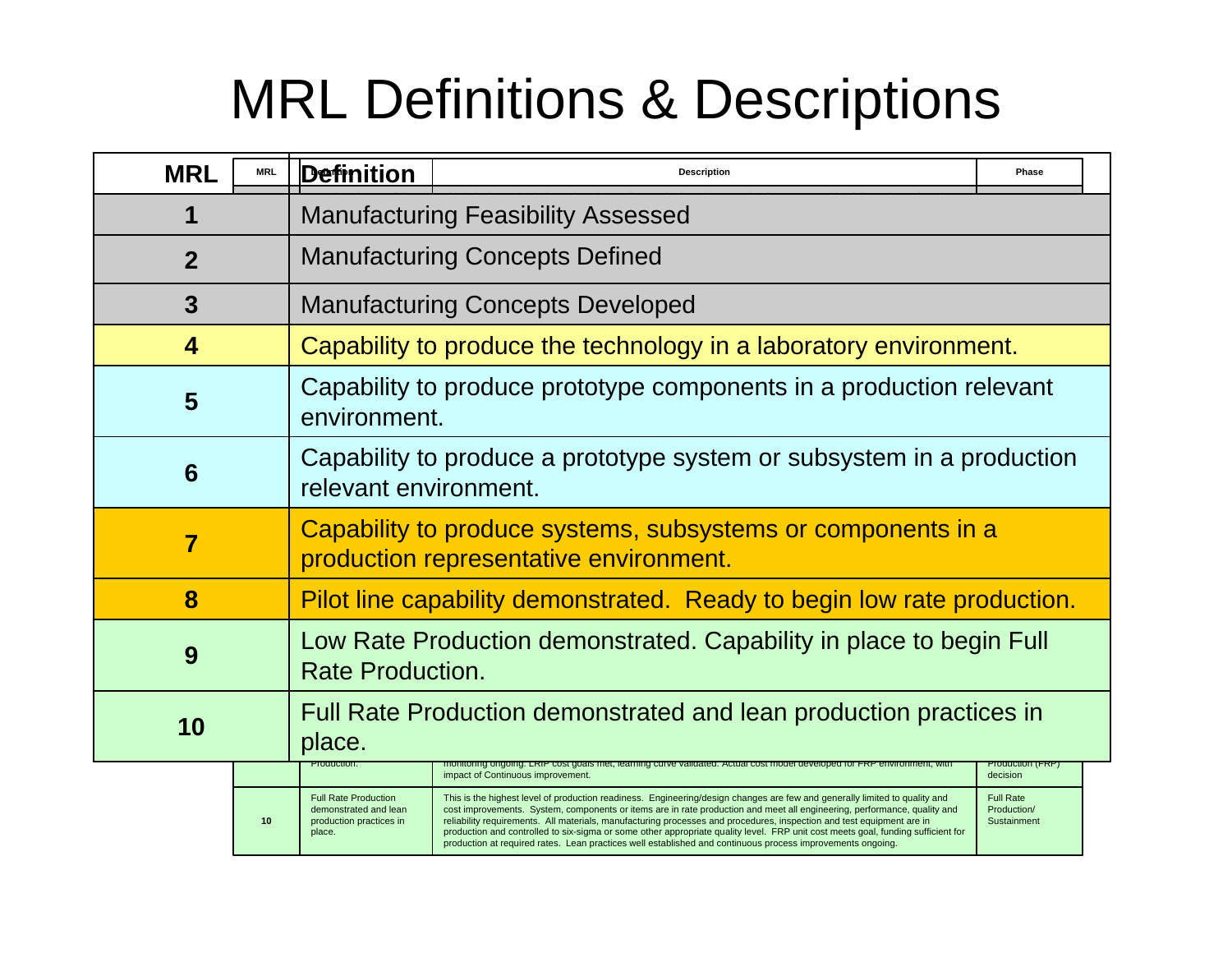

## MRL Criteria Matrix / Threads

| <b>MRL Criteria Matrix Threads</b>                                                                                                                                                                                            |                                                                                                                                                                                                                                                                                                                                                                                                                                                    |                                                                                                                                                                                                                                                                    |                                                                                                                                                                                                                                                                                                                                                                                                                                                                          |                                                                                                                                                                                                                                                |                                                                                                                                                                                                                                      |  |  |  |  |
|-------------------------------------------------------------------------------------------------------------------------------------------------------------------------------------------------------------------------------|----------------------------------------------------------------------------------------------------------------------------------------------------------------------------------------------------------------------------------------------------------------------------------------------------------------------------------------------------------------------------------------------------------------------------------------------------|--------------------------------------------------------------------------------------------------------------------------------------------------------------------------------------------------------------------------------------------------------------------|--------------------------------------------------------------------------------------------------------------------------------------------------------------------------------------------------------------------------------------------------------------------------------------------------------------------------------------------------------------------------------------------------------------------------------------------------------------------------|------------------------------------------------------------------------------------------------------------------------------------------------------------------------------------------------------------------------------------------------|--------------------------------------------------------------------------------------------------------------------------------------------------------------------------------------------------------------------------------------|--|--|--|--|
| <b>Technology and Industrial base</b>                                                                                                                                                                                         |                                                                                                                                                                                                                                                                                                                                                                                                                                                    |                                                                                                                                                                                                                                                                    |                                                                                                                                                                                                                                                                                                                                                                                                                                                                          |                                                                                                                                                                                                                                                |                                                                                                                                                                                                                                      |  |  |  |  |
| Design                                                                                                                                                                                                                        |                                                                                                                                                                                                                                                                                                                                                                                                                                                    |                                                                                                                                                                                                                                                                    |                                                                                                                                                                                                                                                                                                                                                                                                                                                                          |                                                                                                                                                                                                                                                |                                                                                                                                                                                                                                      |  |  |  |  |
| <b>Cost and Funding</b>                                                                                                                                                                                                       |                                                                                                                                                                                                                                                                                                                                                                                                                                                    |                                                                                                                                                                                                                                                                    |                                                                                                                                                                                                                                                                                                                                                                                                                                                                          |                                                                                                                                                                                                                                                |                                                                                                                                                                                                                                      |  |  |  |  |
| Materials (Raw Materials Components Sub-assemblies and Sub-systems)                                                                                                                                                           |                                                                                                                                                                                                                                                                                                                                                                                                                                                    |                                                                                                                                                                                                                                                                    |                                                                                                                                                                                                                                                                                                                                                                                                                                                                          |                                                                                                                                                                                                                                                |                                                                                                                                                                                                                                      |  |  |  |  |
| <b>Producibility assessments of key</b>                                                                                                                                                                                       |                                                                                                                                                                                                                                                                                                                                                                                                                                                    |                                                                                                                                                                                                                                                                    |                                                                                                                                                                                                                                                                                                                                                                                                                                                                          |                                                                                                                                                                                                                                                | y efforts                                                                                                                                                                                                                            |  |  |  |  |
| technologies/components and                                                                                                                                                                                                   |                                                                                                                                                                                                                                                                                                                                                                                                                                                    |                                                                                                                                                                                                                                                                    |                                                                                                                                                                                                                                                                                                                                                                                                                                                                          |                                                                                                                                                                                                                                                |                                                                                                                                                                                                                                      |  |  |  |  |
|                                                                                                                                                                                                                               | producibility trade studies                                                                                                                                                                                                                                                                                                                                                                                                                        |                                                                                                                                                                                                                                                                    |                                                                                                                                                                                                                                                                                                                                                                                                                                                                          |                                                                                                                                                                                                                                                |                                                                                                                                                                                                                                      |  |  |  |  |
|                                                                                                                                                                                                                               | completed. Results used to shape                                                                                                                                                                                                                                                                                                                                                                                                                   |                                                                                                                                                                                                                                                                    |                                                                                                                                                                                                                                                                                                                                                                                                                                                                          |                                                                                                                                                                                                                                                | mod                                                                                                                                                                                                                                  |  |  |  |  |
|                                                                                                                                                                                                                               | <b>System Development Strategy and</b>                                                                                                                                                                                                                                                                                                                                                                                                             |                                                                                                                                                                                                                                                                    |                                                                                                                                                                                                                                                                                                                                                                                                                                                                          |                                                                                                                                                                                                                                                |                                                                                                                                                                                                                                      |  |  |  |  |
| Systems<br>the Test<br>Evaluate product lifecyle<br>requirements and product<br>recognize<br>performance requirements.<br>establishi<br>manufact<br>managen<br>risk for th<br><b>Thread</b><br><b>Initial Kev</b><br>Paramete | plans for SDD or technology<br>insertion.                                                                                                                                                                                                                                                                                                                                                                                                          |                                                                                                                                                                                                                                                                    | Major<br>at ke<br>esses<br>hose<br>anae                                                                                                                                                                                                                                                                                                                                                                                                                                  | roduct design features are<br>are proven in product testing.<br>esign change traffic is limited to<br>inor configuration changes. All<br>C's are controlled in production<br>to three sigma or other<br>ppropriate quality levels<br>teristic: | able and LRIP produced items   changes are few and generally<br>imited to those required for<br>ontinuous improvement or in<br>eaction to obsolesence. All KCs<br>are controlled to six sigma or<br>ther appropriate quality levels. |  |  |  |  |
| Technology cost models<br>developed for new process steps<br>and materials based on<br>engineering details at MRL 1-2.<br>ligh-level process chart cost<br>models with major production<br>steps identified at MRL 3.         | Detailed process chart cost<br>Detailed end-to-end value stream<br>map cost model for major system<br>models driven by key<br>components includes Materials,<br>characteristics and process<br>variables. Manufacturing,<br>Labor, Equipment, Tooling/STE,<br>material and specialized reqt.<br>setup, yield/scrap/rework, WIP,<br>cost drivers identified.<br>and capability/capacity<br>constraints. Component<br>simulations drive cost models. | Cost model inputs include design<br>requirements, material<br>specifications, tolerances,<br>ntegrated master schedule,<br>ayouts and designs,<br>results of system/subsystem<br>bsolescence solutions<br>simulations and production<br>relevant demonstrations    | ost models updated with<br>ngineering cost model driven by<br>detailed designs and features<br>collected quality data, plant<br>data from relevant environment.                                                                                                                                                                                                                                                                                                          | Actual cost model developed for<br>letailed design and validated with FRP environment. Variability<br>experiments conducted to show<br><b>RP</b> impact, potential for<br>continuous improvement                                               | Cost model validated agains<br>actual FRP cost.                                                                                                                                                                                      |  |  |  |  |
| Sensitivity, Pareto analysis to find Material, manufacturing, and<br>cost drivers and production<br>representative scenario analysis<br>to focus S&T initiatives and<br>address scale-up issues.<br>nete                      | Current state analysis of cost of<br>specialized reqt. costs identified<br>design choices, make/buy,<br>for design concepts.<br>capacity, process capability,<br>Producibility cost risks assessed<br>sources, quality, key<br>and manufacturing technology<br>characteristics, yield/rate, and<br>nitiatives identified to reduce<br>variability.                                                                                                 | Cost analysis of mfg future<br>states, design trades, supply<br>chain/yield/rate/SDD/technology<br>Detailed trade studies and<br>insertion plans. Allocate cost<br>targets. Cost reduction and<br>avoidance contract incentives<br>dentified.<br>centives in place | Cost analysis of proposed<br>osts rolled up to system level<br>and tracked against targets.<br>changes to requirements or<br>configuration.<br>engineering change requests<br>upported by cost estimates.<br>ost reduction efforts underway,                                                                                                                                                                                                                             | RIP cost goals met, learning<br>urve validated.                                                                                                                                                                                                | FRP cost goals met. Cost<br>eduction initiatives ongoing                                                                                                                                                                             |  |  |  |  |
| Program/ projects have budget<br>rina<br>estimates for reaching MRL of 4.<br>t Budget                                                                                                                                         | Program has budget estimate for<br>Program has budget estimate for<br>reaching MRL 5. All Risk<br>eaching MRL 6 by MS B.<br>Mitigation Plans required to raise<br>Estimate includes capital<br>deficient elements to MRL of 4<br>investment for Production-<br>are fully funded.<br>representative equipment. All<br>Risk Mitigation Plans required to<br>raise deficient elements to MRL<br>of 5 are fully funded.                                | Program has budget estimate for<br>reaching MRL 7 by CDR, All Risk<br>Mitigation Plans required to raise<br>deficient elements to MRL of 6<br>are fully funded.<br>MRL of 7 are fully funded.                                                                      | rogram has budget estimate for<br>rogram has budget estimate for<br>eaching MRL 8 by MS C.<br>eaching MRL 9 by the FRP<br>stimate includes investment for<br>decision point. Estimate includes<br>ow Rate Initial Production. All<br><b>nvestment for Full Rate</b><br>Production. All Risk Mitigation<br><b>Risk Mitigation Plans required to</b><br>raise deficient sub systems to<br>Plans required to raise deficient<br>sub systems to MRL of 8 are fully<br>مماسية | All Risk Mitigation Plans required<br>to improve deficient subsystems<br>MRL of 9 during FRP are fully<br>inded.                                                                                                                               | rogram has budget estimate for Production budgets sufficient for<br>ean implementation during FRP. production at required rates and<br>schedule.                                                                                     |  |  |  |  |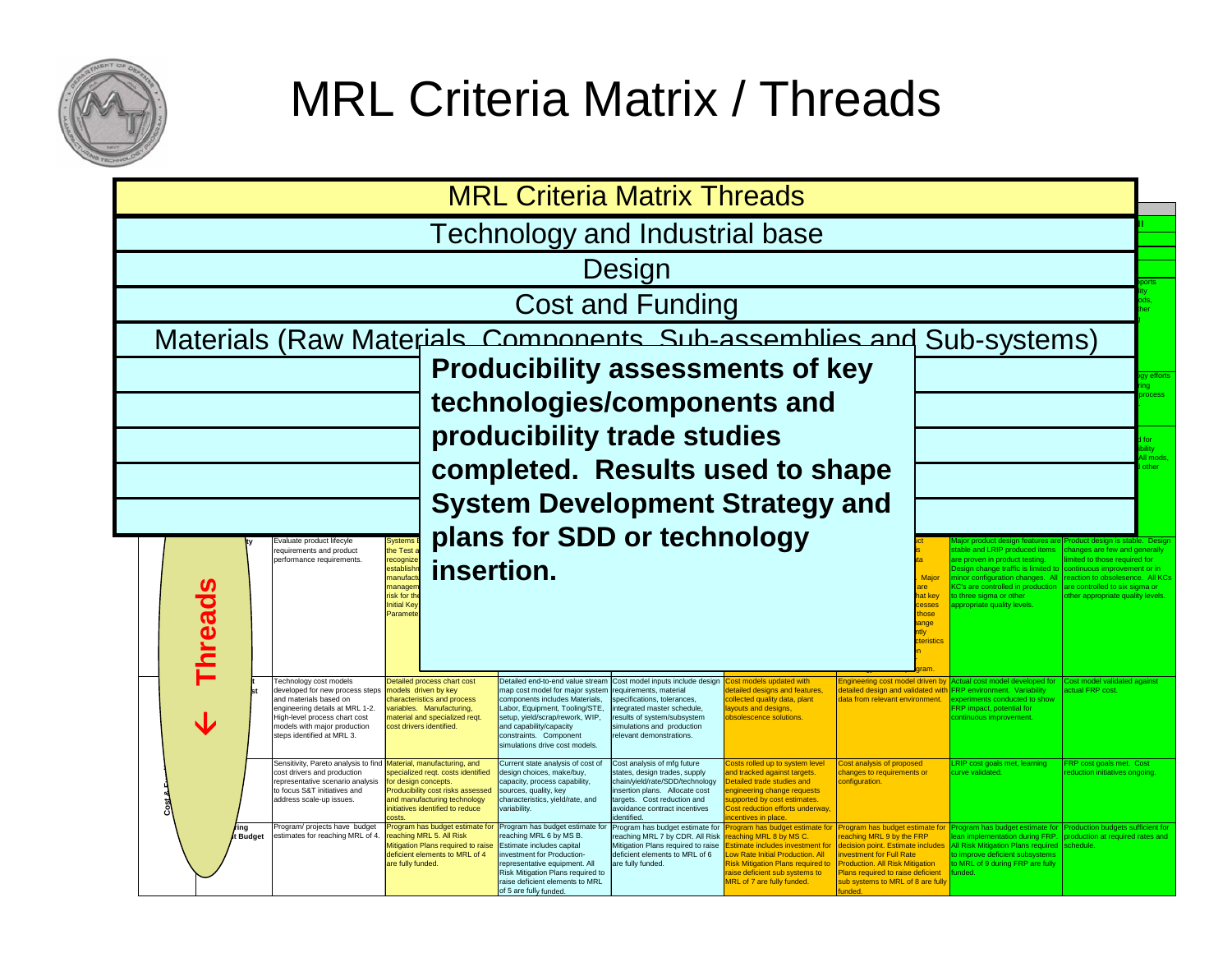

## Implementation: MRL/MRA Experience in

### **Industry**

- • Industry Associations and companies are supportive of DoD Manufacturing Readiness efforts and support policy
	- Participated in Three DoD-Industry Workshops
- • OEMs and Second Tier Suppliers are using the first or second generation definitions, published in the Technology Readiness Assessment Guide
- • Many companies have developed their own manufacturing maturity measures.
	- Rockwell Collins Manufacturing Maturity Index
	- Sikorsky Production Readiness Index
- • Other companies have adopted our MRLs, and are using them within the company's gated development process.
	- **Lockheed Martin Missiles and Fire Control**
	- **Raytheon (Tuscon)**
	- **Pratt & Whitney**
	- **General Electric Power Systems**
	- –**Boeing (EMRLs for MDA, MRLs for FCS)**
	- –**Goodrich**
	- –**… and the list is growing**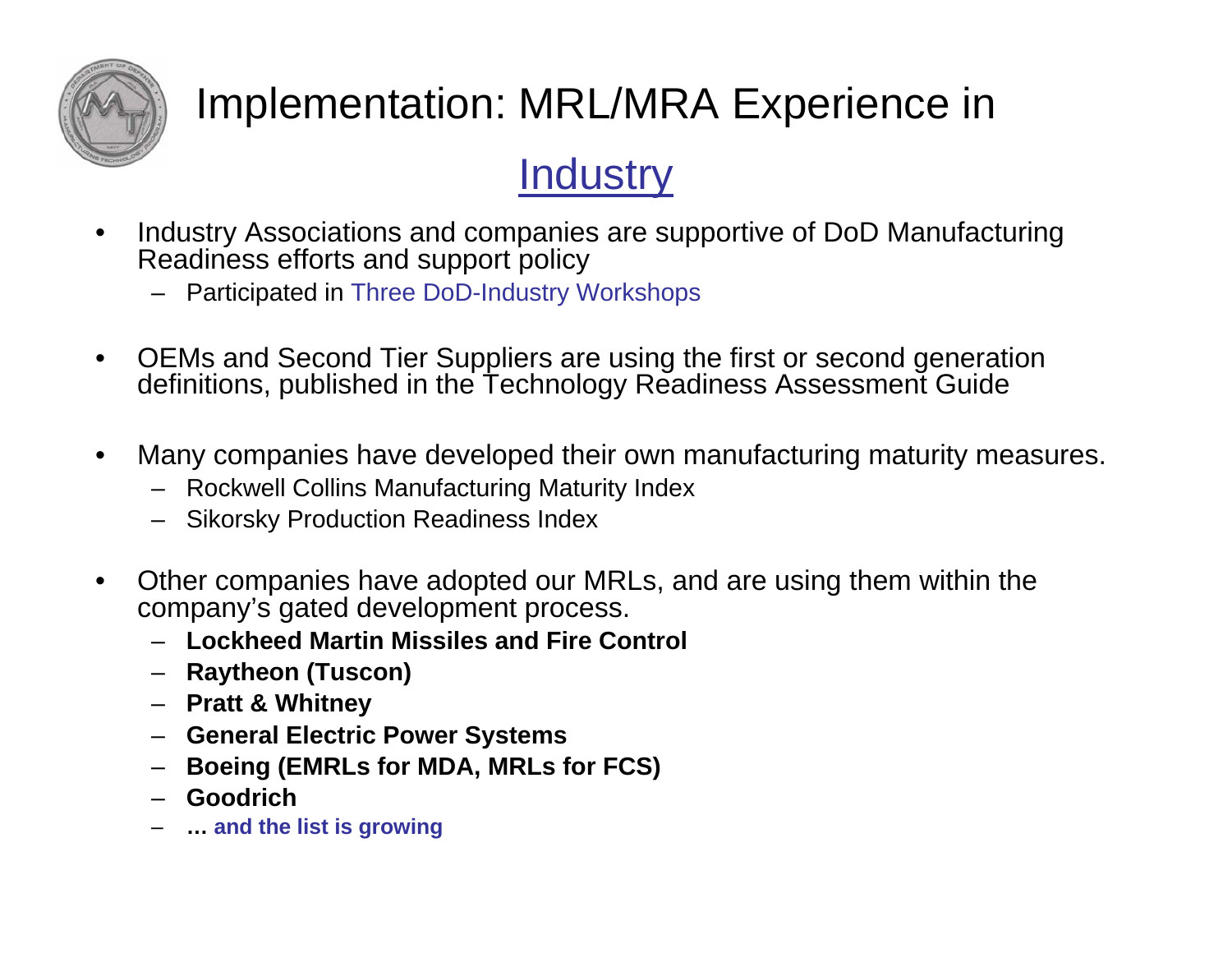

### Implementation: MRL/MRA Experience in DoD

- • Air Force
	- MRAs completed on 21 Air Force Advanced Technology Demonstrations using the manufacturing readiness level (MRL) criteria; additional 12 are in process
	- Used MRL criteria to perform MRAs on two ACAT 1 Programs
- • Army
	- Uses MRLs on all 6.3 Programs that have manufacturing or producibility issues tied to Army Technology Objectives- Manufacturing (ATO-M)
	- Army also uses MRLs and MRAs on selected SBIR Projects
	- Army to incorporate MRLs and MRAs into the management aspect of planned Commercialization Pilot Program.
- • MDA
	- Applies related scale (EMRLs) to manage high risk prototype- production technologies.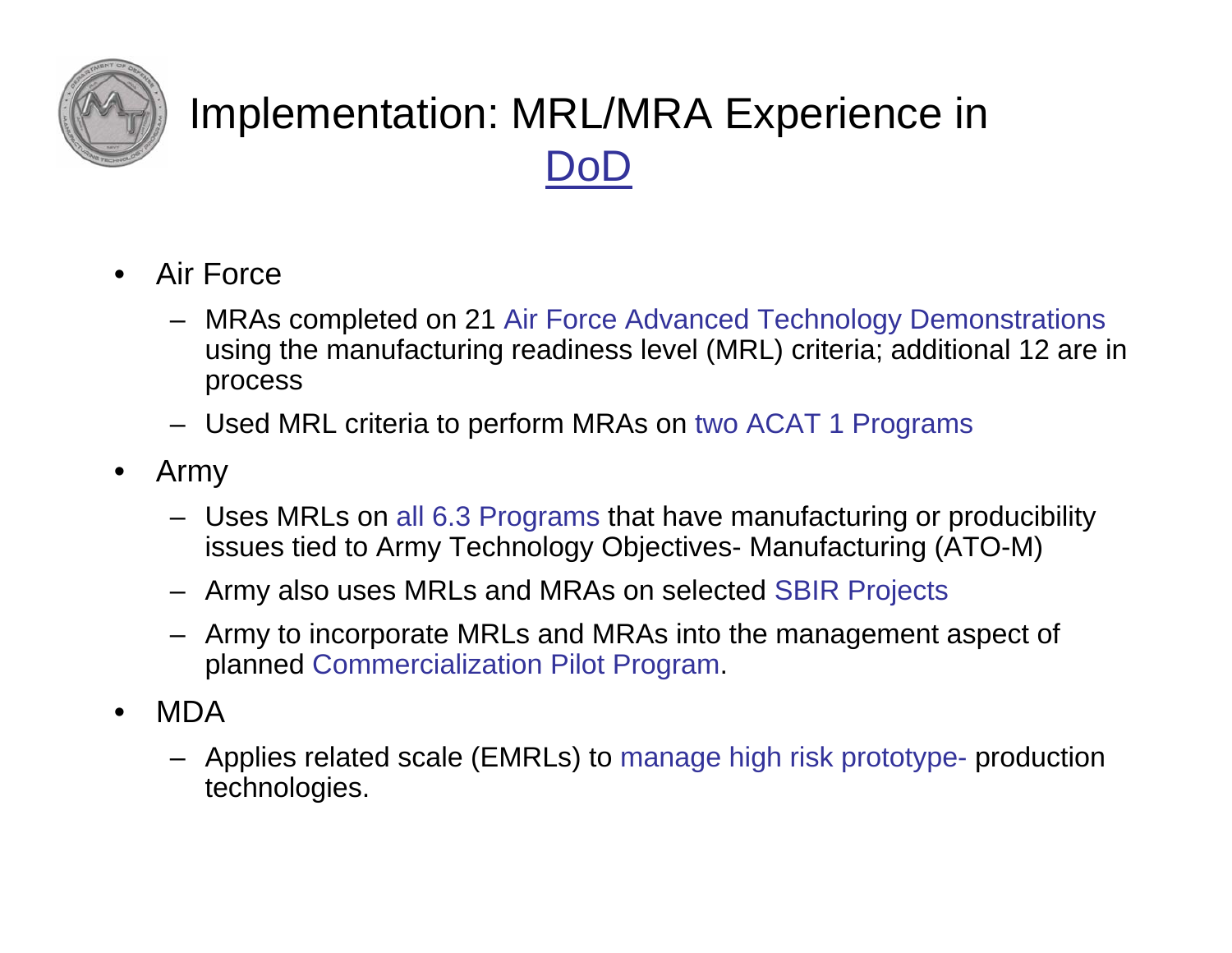

## Implementation – Statute and Policy

- **Manufacturing Readiness Levels**
	- Definitions and framework developed, socialized with industry, Services
	- Criteria Matrix developed, piloted, revised, and posted (Version 6.5, April 2008)
- **Developed AT&L Policy**
	- Coordinating with DAU on Defense Acquisition Guidebook Inputs
	- Signed Policy triggers 5000 updates
- **Manufacturing Readiness Guidebook** "Why" posted 2006
- **Manufacturing Readiness Deskbook** "How"
	- Piloted under AF
	- Lessons Captured
	- DoD MRA Deskbook Developed
	- DoD MRA Deskbook Red Teamed
		- •SOO/SOW language
	- DoD MRA Deskbook Post on DAU Website April 2008
- **Coordination with TRA**
	- Incorporated MRL into TRA Deskbook Revision Appendix I
	- Mapping MRA Deskbook to TRA Deskbook Coordinating with OSD
	- De-conflicting existing policies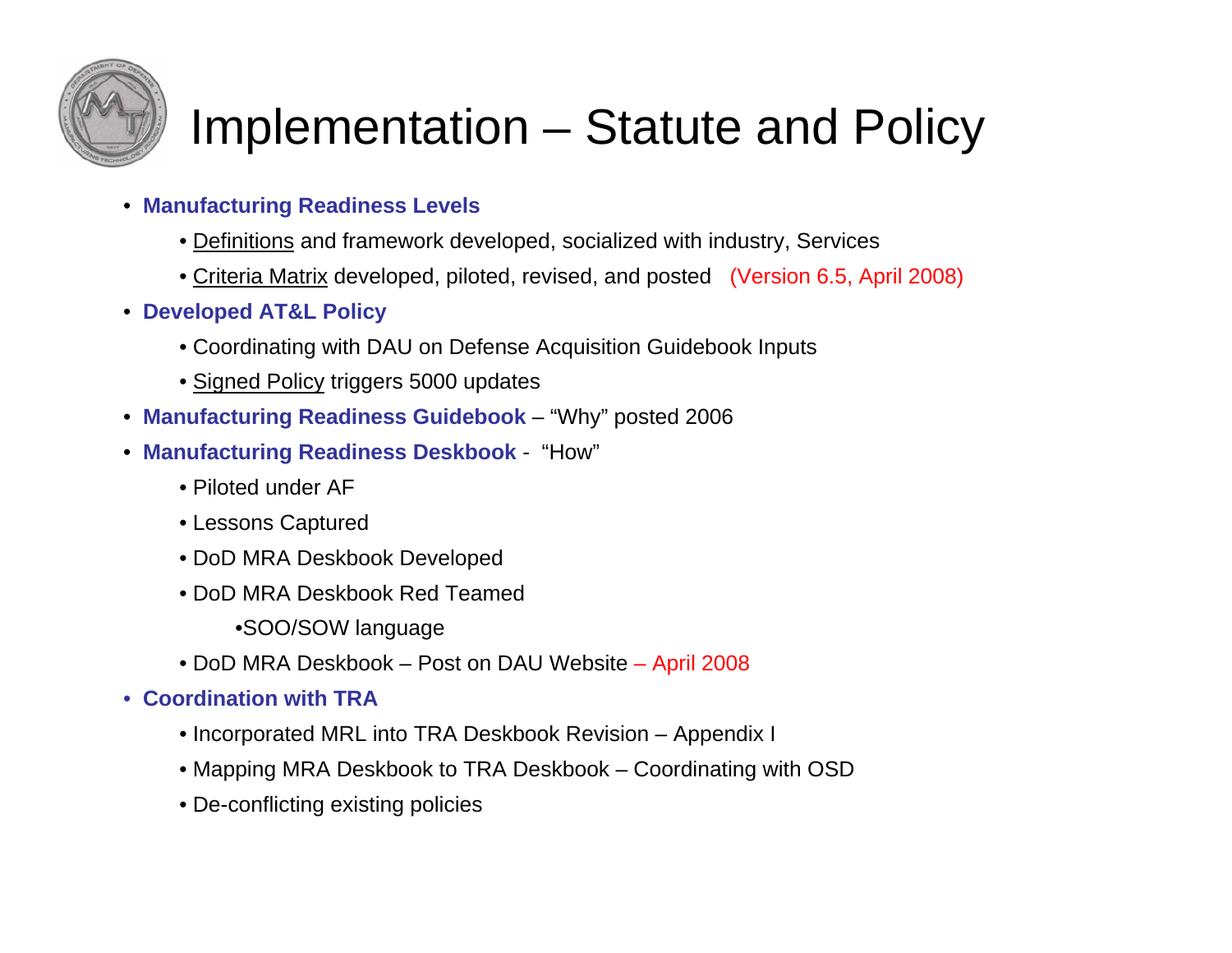

# Summary

- $\bullet$  **Manufacturing is a core attribute for transition of Innovative Technology, particularly for affordability!**
- **There is an obvious need for pacing development and demonstration of manufacturing processes concurrent with technology.**
	- **Targets \$135B cost growth in Defense System Costs.**
- **DoD ManTech Program is shifting forward to include disruptive / high performance topics.**
- $\bullet$  **Manufacturing Readiness Levels represent a stable, proven tool for tracking either a technology's or system's manufacturing maturity, and will be adopted by DoD Policy this year.**